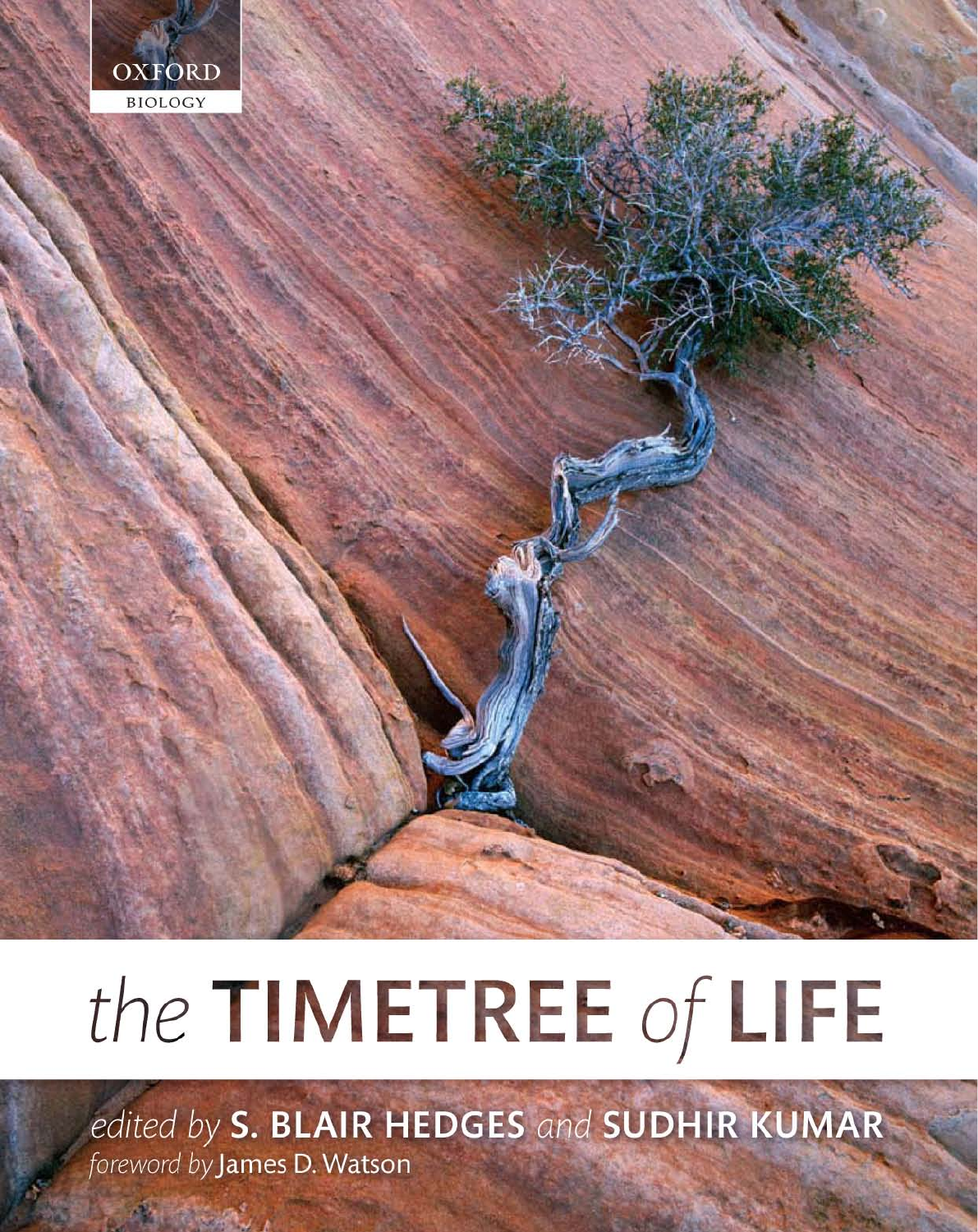# Rhinoceroses, tapirs, and horses (Perissodactyla)

#### *Oliver A. Ryder*

Conservation and Research for Endangered Species, Zoological Society of San Diego, 15600 San Pasqual Valley Road Escondido, CA 92027-7000 USA (oryder@sandiegozoo.org)

#### Abstract

Rhinoceroses, tapirs, and horses, comprising 16 species, constitute the three surviving families of the mammalian Order Perissodactyla. Based on recent DNA sequence data, the perissodactyl timetree supports previous views of diversification into two suborders: Hippomorpha (containing living horses, asses, and zebras) and Ceratomorpha (containing living rhinos and tapirs). Although once considered perissodactyls, recent DNA sequencing studies have provided new evidence that hyraxes are neither perissodactyls nor closely related to them. The earliest divergence among these three families occurred ~56 million years ago (Ma), and the extant species of Equidae diversified most recently.

Perissodactyls comprise the odd-toed ungulates, an order of mammals that was once more species-rich and that occupied a wide variety of terrestrial habitats. The surviving species of this order include the horses, asses, zebras of the Family Equidae (Fig. 1), four extant species of tapirs that are included in a monogeneric family, Tapiridae, and the surviving species of rhinoceros that constitute the four genera of the Rhinocerotidae (1). The Equidae contains seven extant species (*2*). Four species of tapir survive, and five extant species of rhinoceros survive in Africa and Asia (*1*).

Early perissodactyls are thought to have diverged from condylarths. Combined mitochondrial DNA and nuclear DNA sequence data sets, as well as analysis of rare insertions and deletions, support carnivoriform and phioldotiform affinities for extant perissodactyls, these ordinal groups being part of the Laurasiatheria (*3, 4*). *Hyracotherium*, or a *Hyracotherium*-like hippomorph, is generally regarded as the ancestral hippomorph from which all living equids descend, while *Hyrachyus*  is hypothesized to be the ancestral ceratomorph, the ancestor of tapirs and rhinos. Although a remarkable radiation of hippomorphs took place and, eventually, all continents (except Australia and Antarctica) were occupied by hippomorph perissodactyls, the only extant genus of hippomorphs is *Equus*, regarded as monophyletic.

Within the Ceratomorpha, cladogenesis of tapiriform and rhinocerosiform perissodactyls resulted in a remarkable radiation. Subsequently, extinctions have reduced the tapirs to a single genus and the rhinoceroses to four genera. Of the four species of tapirs, three occur in Central and South America and one inhabits Asia. The three extant families of Perissodactyls, Equidae, Tapiridae, and Rhinocerotidae, are regarded as monophyletic.

Multiple studies of mammalian phylogeny and systematics have produced data estimating the divergence of Perissodactyla from other orders (*3–9*) and the divergence of the Ceratomorpha and Hippomorpha (*3, 4*). Nearly all of these estimates incorporate a fossil calibration for the horse–rhino divergence of 58–54 Ma and, accordingly, the consistency among the Perissodactyla divergence time estimates is influenced by this common



Fig. 1 Grévy's Zebra (*Equus grevyi*) survive in Northern Kenya and Somalia. Credit: Zoological Society of San Diego.

O. A. Ryder. Rhinoceroses, tapirs, and horses (Perissodactyla). Pp. 508-510 in *The Timetree of Life*, S. B. Hedges and S. Kumar, Eds. (Oxford University Press, 2009).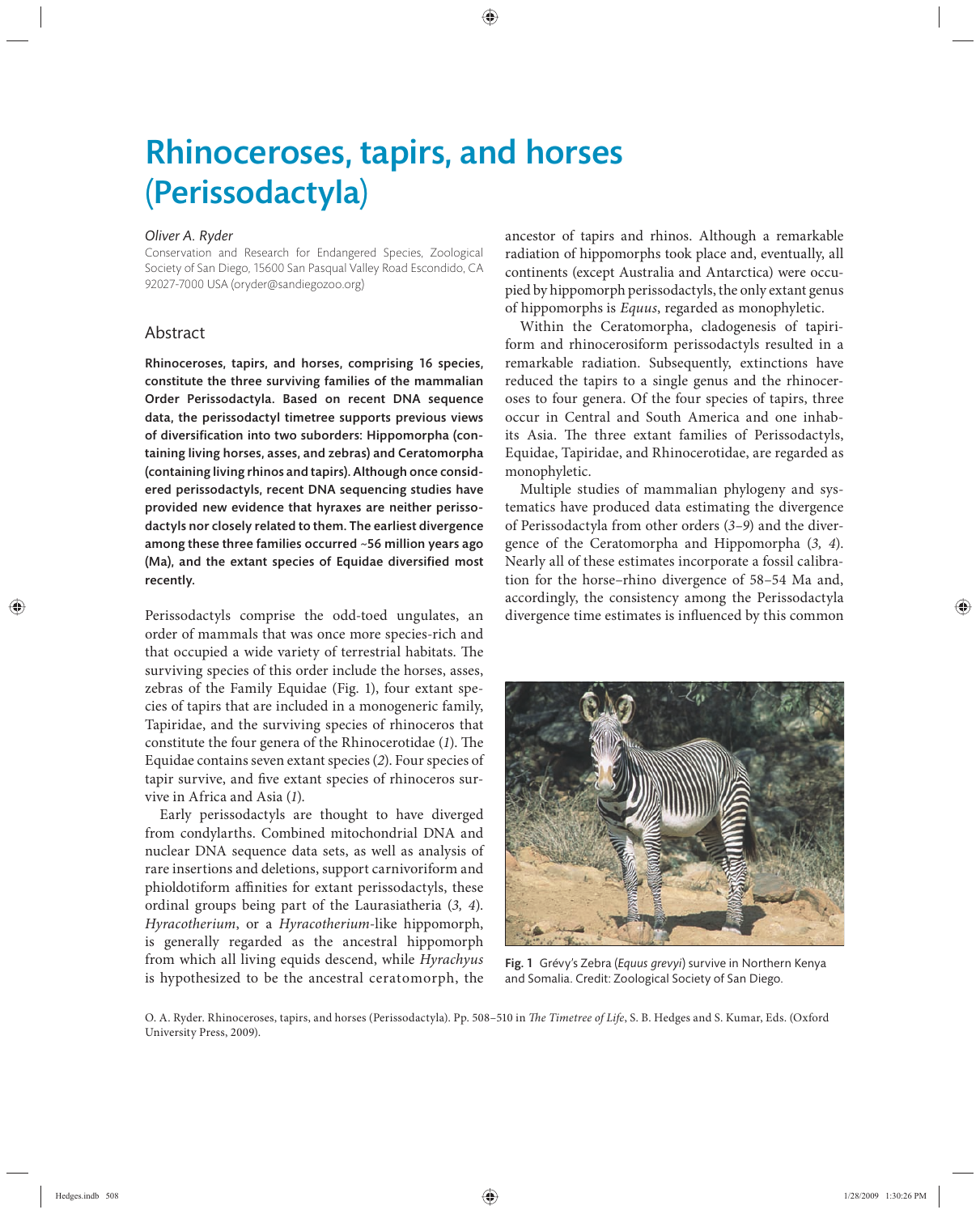

Fig. 2 A timetree of rhinoceroses, tapirs, and horses (Perissodactyla). Divergence times are from Table 1.

calibration. Poux *et al.* (*9*) obtained similar results if the horse–rhino calibration point was omitted, incorporating five additional well-established fossil calibration points. By sequentially removing each calibration to exclude the possibility that individual calibration constraints produce bias in the dating analyses, the molecular clock dates remained highly congruent, lending credence to the estimates noted in Table 1. Time estimates for clade divergences based on molecular data have been developed for events within each perissodactyl family (Fig. 2). Tougard (10) evaluated the divergence of the four rhinoceros genera utilizing *12S* and control region sequences. Additional control region sequence data have been provided by Fernando *et al.* (*11*). Mitochondrial *12S*  and control region sequences were developed for extant equids by Oakenfull *et al.* (*12*), and additional control region sequences have been generated by Weinstock *et al.* (*13*). For tapirs, mitochondrial *cytochrome oxidase II* and *12S* sequences have been generated by Norman and Ashley (*14*).

The evolution of monodactyly in horses became, for a time, a classic tale of orthogenesis, told as if morphological evolution was a straightforward pattern of cladogenesis that occurred with replacement of one species by another via a rather linear process (*16*). More recent considerations have emphasized patterns of species proliferation, migrations, extinctions, and survival of relatively few lineages to lead to new taxa that undergo a similar process (*16*). In this way, the evolution of *Equus* remains an instructive example of the scientific interpretation of fossil evidence and the changing patterns of scientific endeavor and interpretation itself (17). Another feature of note in equids is their rapid rate of chromosomal evolution, varying from a diploid number of 66 chromosomes in Przewalski's Horses to 32 chromosomes in Mountain Zebras (*18*). Dramatic chromosomal

differences occur between the Old World and New World tapirs, while rhinoceros karyotypes appear to have changed little over the period of divergence of the four extant genera (*15*).

Once dominant ungulates, perissodactyl species diversity declined as artiodactyls radiated (*19*). However, this trend has accelerated in the last centuries, largely as a result of human activities. Hunting and habitat loss have affected equids, tapirs and rhinos alike. Domestication of horses and asses has seemingly assured their continued survival, albeit under the selective influence of humans. The only extant perissodactyl not currently under some level of conservation concern is the Plains Zebra, which in some African regions, survives in numbers from hundreds of thousands to millions of individuals. That its extinct component subspecies, the Quagga, was once the most numerous zebroid in all of southern Africa, is not a fact that should lead to complacency. The Grévy's Zebra has declined recently due to drought and human–wildlife conflicts in a region of the world undergoing human suffering and strife (*20*). But, perhaps the most threatened perissodactyls are the rhinoceroses. The Javan Rhinoceros numbers ~60 individuals in Indonesia and perhaps fewer than six in Vietnam (21). The Sumatran Rhinoceros has continued to decline as forest habitat is replaced by agricultural and agroforestry operations in concert with continued poaching impacts (22). The value of Rhinoceros horn and other body parts continues to place rhino species at great risk (23). The Northern White Rhinoceros may be extirpated from the Congo basin where, in its last stronghold in Garamba National Park, in spite of heroic efforts, numbers continue to decline with just five animals remaining (24). The Southern White Rhinoceros, once on the brink of extinction, has recovered dramatically (*23*)—with appropriate intervention, rhinos need not go extinct.